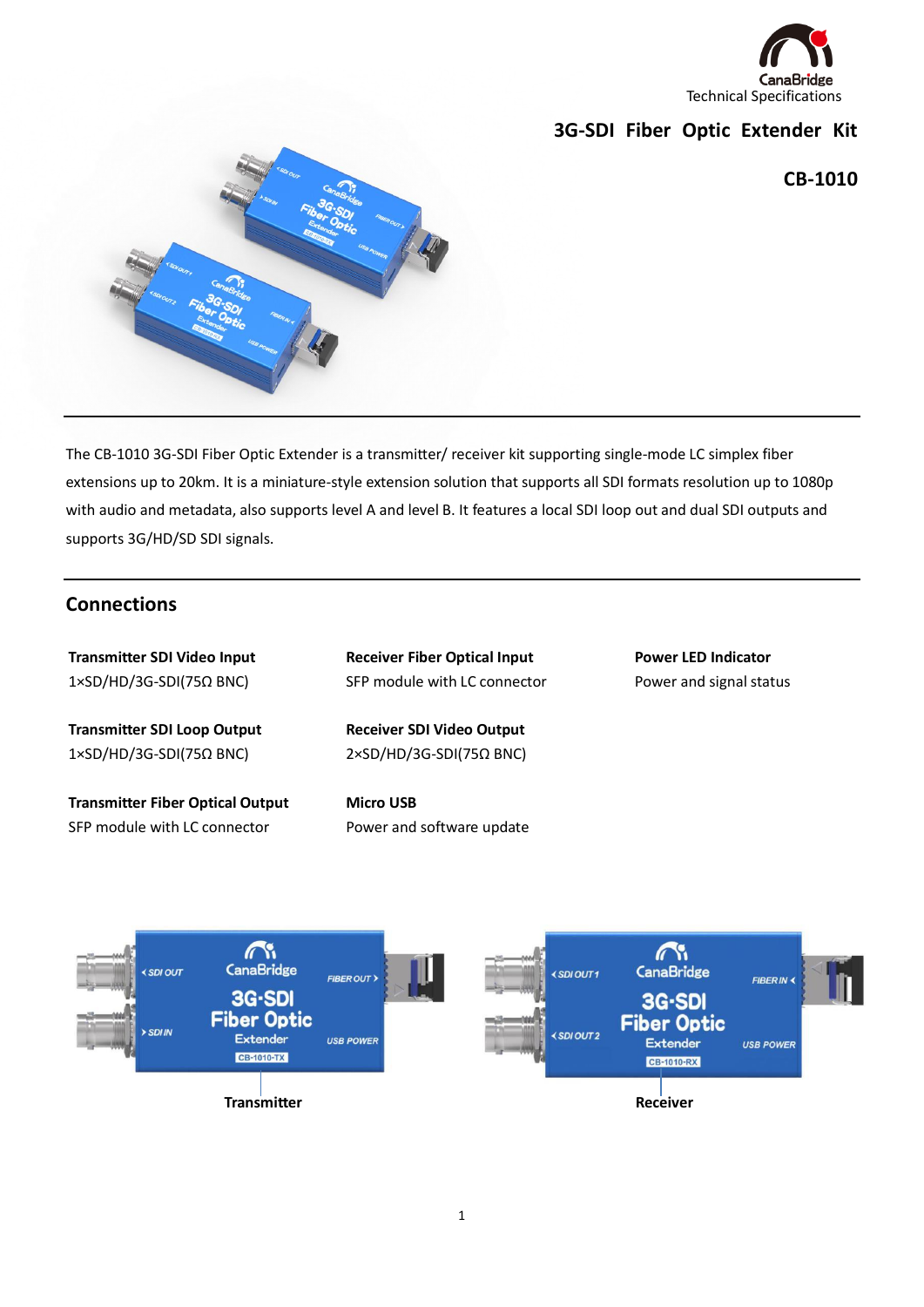

# **Functions and Standards**

### **SDI Video Rate**

SD/HD/3G-SDI

**SDI Standard** SMPTE ST 259, SMPTE ST 292-1, SMPTE ST 424,

DVB-ASI

**SDI Auto Switching**

Automatically detects SD, HD and 3G-SDI

**SDI Equalization and Re-clocking** Yes, SDI Input and output maximize performance up to 120m for 3G-SDI

**SDI Audio** Supports 16-channel embedded

# **Optical Specifications**

| Connector:            | LC.                |
|-----------------------|--------------------|
| Fiber type:           | Single-mode        |
| Wavelength:           | 1310nm             |
| Output power:         | $-6 \approx 0$ dBm |
| Receiver sensitivity: | $-15dBm$ (Max)     |
|                       |                    |

#### **Power**

**Power** Micro USB **Power Consumption** 1.5W (Max)

**Voltage Range** USB 3.3-5.5V

# **Physical Specifications**

**Dimension** 72.4×41×24.6mm **Net Weight** Transmitter: 115g, Receiver:115g **Gross Weight** 750g